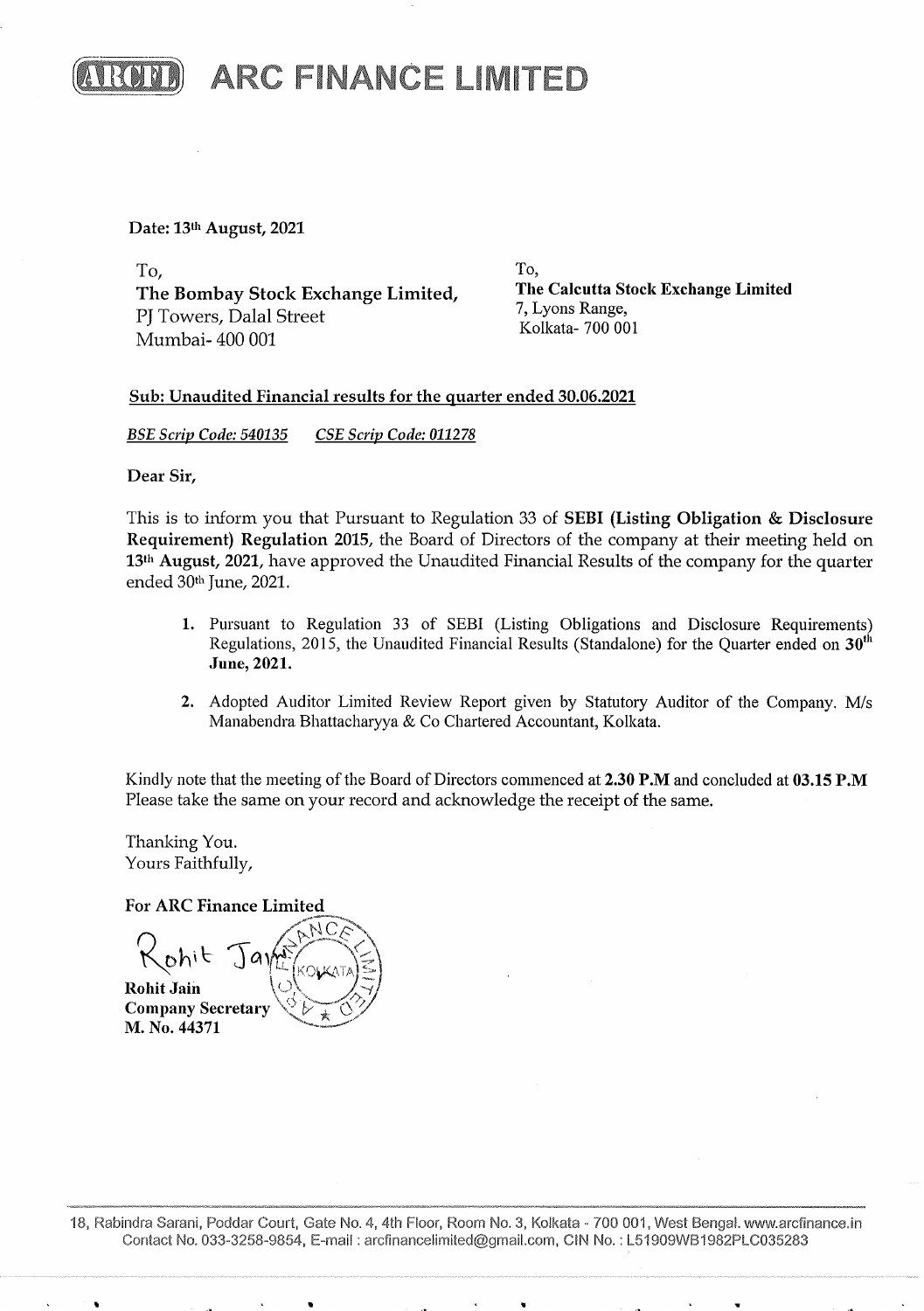

MANABENDRA BHATTACHARYYA & CO.<br>CHARTERED ACCOUNTANTS **EMAIL**: mbco 07@yahoo.co.in CHARTERED ACCOUNTANTS

Independent Auditors' Limited Review Report on quarterly unaudited standalone financial results of ARC Finance Limited pursuant to the Regulation 33 of the SEBI (Listing Obligations and Disclosure Requirements) Regulations, 2015

Review Report to The Board of Directors, ARC Finance Limited 18, Rabindra Sarani, Poddar Court, Gate No. 4, 4th Floor, Room No .03 Kolkata- 700 001

1. We have reviewed the accompanying statement of unaudited financial results of ARC Finance Limited ('the Company') for the quarter June 30, 2021 (the "Statement") being submitted by the Company pursuant to the requirement of Regulation 33 of the SEBI ( Listing Obligations and Disclosure Requirements' ) Regulations, 2015.

This Statement which is the responsibility of the Company's Management and approved by the Board of Directors, has been prepared in accordance with the recognition and measurement principles laid down in Indian Accounting Standard 34 "Interim Financial Reporting' ("Ind AS 34"), prescribed under section 133 of the Companies Act, 2013 ("the Act") read with relevant rules issued there under and other accounting principles generally accepted in India. Our responsibility is to issue a report on the Statement based on our review.

2. We conducted our review in accordance with the Standard on Review Engagements (SRE) 2410, Review of Interim Financial Information Performed by the Independent Auditor of the Entity issued by the Institute of Chartered Accountants of India. This standard requires that we plan and perform the review to obtain moderate assurance as to whether the Statement is free of material misstatement. A review is limited primarily to inquiries of company personnel and analytical procedures applied to financial data and thus provide less assurance than an audit. We have not performed an audit and accordingly, we do not express an audit opinion. 18, Rabindra Emmate<br>
18, Rabindra Saranti, Poddar Court,<br>
18, Rabindra Saranti, Poddar Court,<br>
19. Ne have reviewed the accompanying<br>
1. We have reviewed the accompanying<br>
1. We have reviewed the accompanying<br>
1. We have r

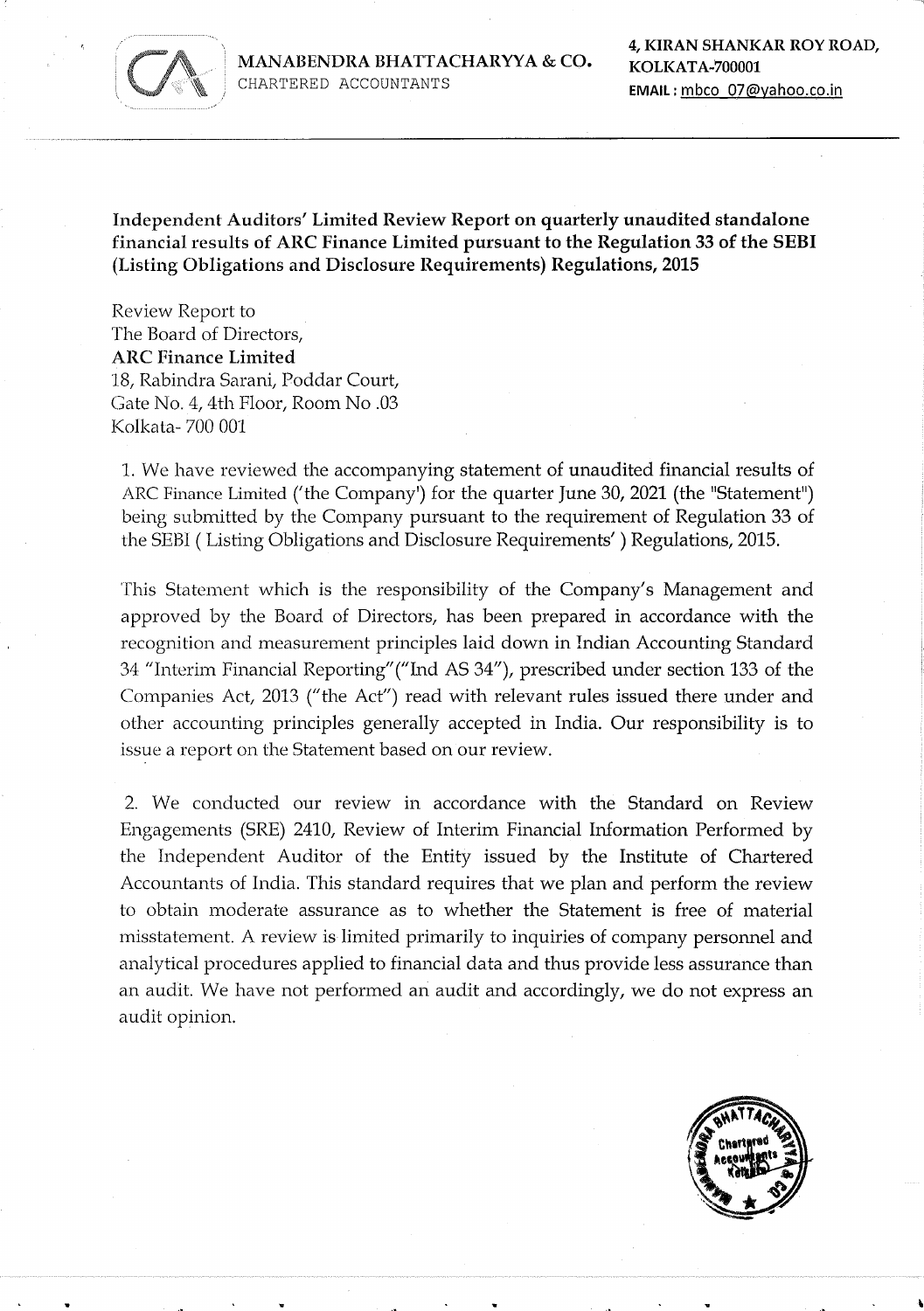3. Based on our review conducted as above, nothing has come to our attention that causes us to believe that the accompanying Statement of unaudited financial results prepared in accordance with applicable accounting standards and other recognised accounting practices and policies has not disclosed the information required to be disclosed in terms of Regulation 33 of the SEBI (Listing Obligations and Disclosure Requirements) Regulations, 2015. including the manner in which it is to be disclosed, or that it contains any material misstatement  $\therefore$  Event are arrivanted and the<br>interactional and above, restring has ensure to entropy the contribution<br>of entropy and another set of the proposition of the strength and the<br>interaction of the complete according produ

For Manabendra Bhattacharyya & Co. Chartered Accountants ICAI Firm Registration: 302030E For Manaben<br>Chartered Ac<br>ICAI Firm Reg<br>N

Amit Bhattacharjee ration: 3<br>Pha<sup>7</sup>

Proprietor Membership Number: 050714<br>UDIN: 21050714AAABBV1245

Place of Signature: Kolkata Date: 13/08/2021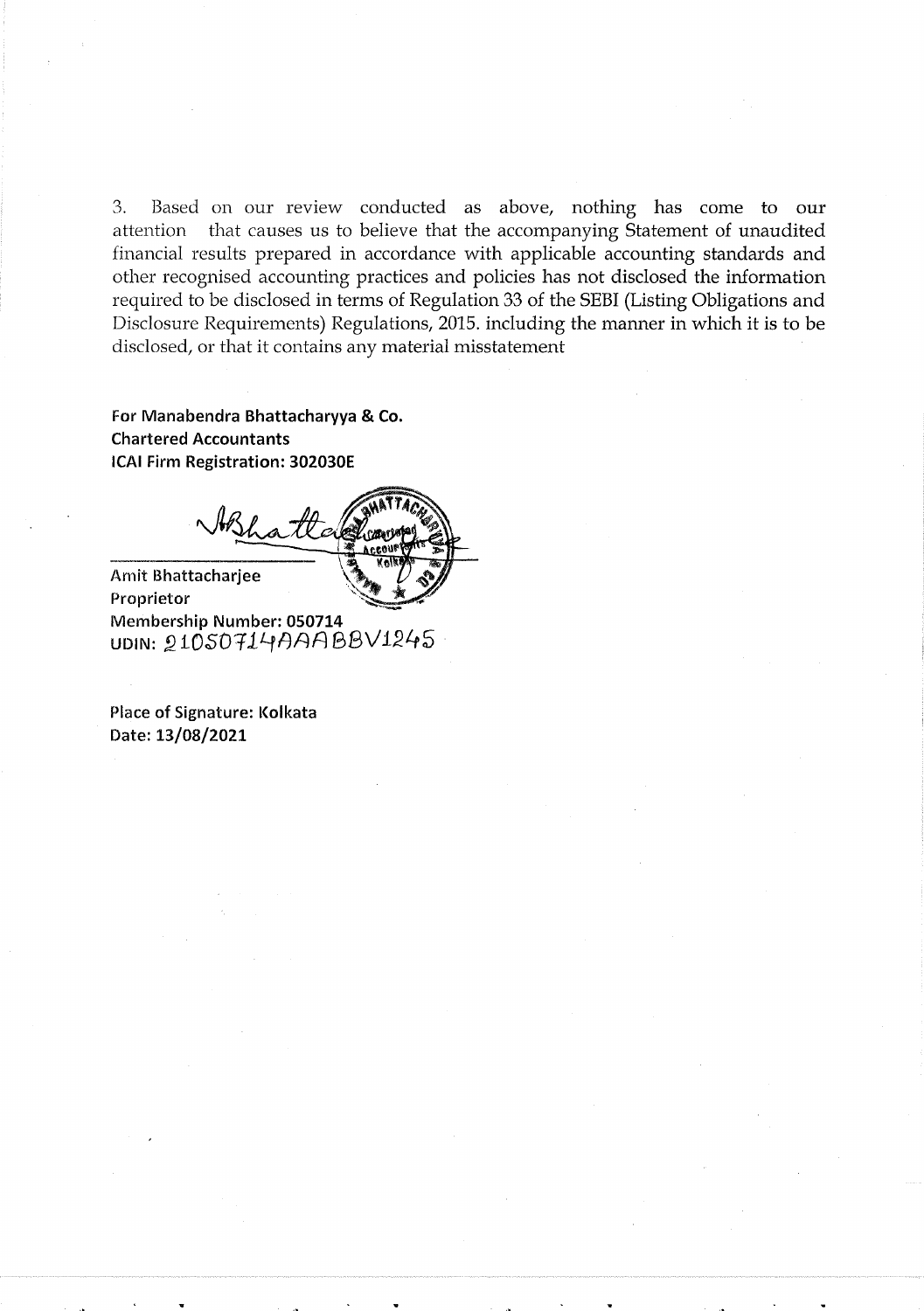## ARC FINANCE LIMITED

## 18, RABINDRA SARANI, PODDAR COURT, GATE NO.4, 4TH FLOOR, ROOM NO.3, KOLKATA-700001

|                                       | 18, RABINDRA SARANI, PODDAR COURT, GATE NO.4, 4TH FLOOR, ROOM NO.3, KOLKATA-700001<br>CIN NO. L51909WB1982PLC035283; Email ID. arcfinancelimited@gmail.com | <b>ARC FINANCE LIMITED</b><br>Website: arcfinance.in |                          |                             |            |
|---------------------------------------|------------------------------------------------------------------------------------------------------------------------------------------------------------|------------------------------------------------------|--------------------------|-----------------------------|------------|
|                                       |                                                                                                                                                            |                                                      |                          |                             |            |
|                                       |                                                                                                                                                            |                                                      |                          |                             |            |
|                                       |                                                                                                                                                            |                                                      |                          |                             |            |
|                                       |                                                                                                                                                            |                                                      |                          |                             |            |
|                                       |                                                                                                                                                            |                                                      |                          |                             |            |
|                                       |                                                                                                                                                            |                                                      |                          |                             |            |
|                                       |                                                                                                                                                            |                                                      |                          |                             |            |
|                                       |                                                                                                                                                            |                                                      |                          |                             |            |
|                                       |                                                                                                                                                            |                                                      |                          |                             |            |
|                                       |                                                                                                                                                            |                                                      |                          |                             |            |
|                                       |                                                                                                                                                            |                                                      |                          |                             |            |
|                                       |                                                                                                                                                            |                                                      |                          |                             |            |
|                                       |                                                                                                                                                            |                                                      |                          |                             |            |
|                                       | Satement of Unaudited Financial Result for the Quarter ended 30th June, 2021                                                                               |                                                      |                          |                             |            |
|                                       |                                                                                                                                                            |                                                      |                          | (Rupees in Lakh except EPS) |            |
|                                       | <b>Particulars</b>                                                                                                                                         |                                                      | <b>Quarter ended</b>     |                             | Year ended |
|                                       |                                                                                                                                                            | 30-06-2021                                           | 31-03-2021               | 30-06-2020                  | 31-03-2021 |
|                                       |                                                                                                                                                            | Unaudited                                            | Audited                  | Unaudited                   | Audited    |
| T<br>$\mathbf{H}$                     | <b>Revenue From Operations</b><br>Other Income                                                                                                             | 38.38                                                | 345.38<br>0.18           | 23.32<br>1.17               | 417.74     |
| $\begin{array}{c} \hline \end{array}$ | Total Income (I+II)                                                                                                                                        | 38.38                                                | 345.56                   | 24.49                       | 419.09     |
| $\mathsf{IV}$                         | <b>EXPENSES</b>                                                                                                                                            |                                                      |                          |                             |            |
|                                       | Cost of materials consumed                                                                                                                                 | $\mathbf{r}$                                         | $\overline{\phantom{a}}$ |                             |            |
|                                       | Purchases of Stock-in-Trade                                                                                                                                | 38.23                                                | 228.26                   | $\omega$                    | 263.86     |
|                                       | Changes in inventories of finished goods,<br>Stock-in-Trade and work-in-progress                                                                           | (29.13)                                              | 52.82                    |                             |            |
|                                       | Employee benefits expense                                                                                                                                  | 5.65                                                 | 3.07                     | 6.73                        |            |
|                                       | Finance costs                                                                                                                                              | 0.21                                                 | 0.23                     | 0.25                        |            |
|                                       | Depreciation and amortization expense                                                                                                                      | 1.05                                                 |                          |                             |            |
|                                       | Other expenses<br>Total expenses (IV)                                                                                                                      | 7.80<br>23.81                                        | 15.00<br>299.38          | 6.87<br>13.85               | 394.57     |
|                                       | Profit/(loss) before exceptional items and                                                                                                                 |                                                      |                          |                             |            |
| $\vee$                                | tax (I- IV)                                                                                                                                                | 14.57                                                | 46.18                    | 10.64                       |            |
| VI                                    | <b>Exceptional Items</b><br>Profit/(loss) before tax                                                                                                       |                                                      |                          |                             |            |
| VII                                   | $(V-VI)$                                                                                                                                                   | 14.57                                                | 46.18                    | 10.64                       |            |
| VIII                                  | Tax expense:                                                                                                                                               |                                                      |                          |                             |            |
|                                       | (1) Current tax<br>(2) Deferred tax                                                                                                                        | 3.78<br>$\overline{\phantom{0}}$                     | (0.01)<br>(0.06)         | 2.77<br>٠                   |            |
|                                       |                                                                                                                                                            |                                                      |                          |                             |            |
|                                       | Profit (Loss) for the period from                                                                                                                          |                                                      |                          |                             |            |
| IX.                                   | continuing operations (VII-VIII)                                                                                                                           | 10.79                                                | 46.25                    | 7.87                        |            |
| X                                     | Profit/(loss) from discontinued operations                                                                                                                 |                                                      |                          |                             |            |
| XI                                    | Tax expense of discontinued operations.                                                                                                                    |                                                      |                          |                             |            |
|                                       | Profit/(loss) from Discontinued operations<br>$XII$ (after tax) $(X-XI)$                                                                                   | 10.79                                                | 46.25                    | 7.87                        |            |